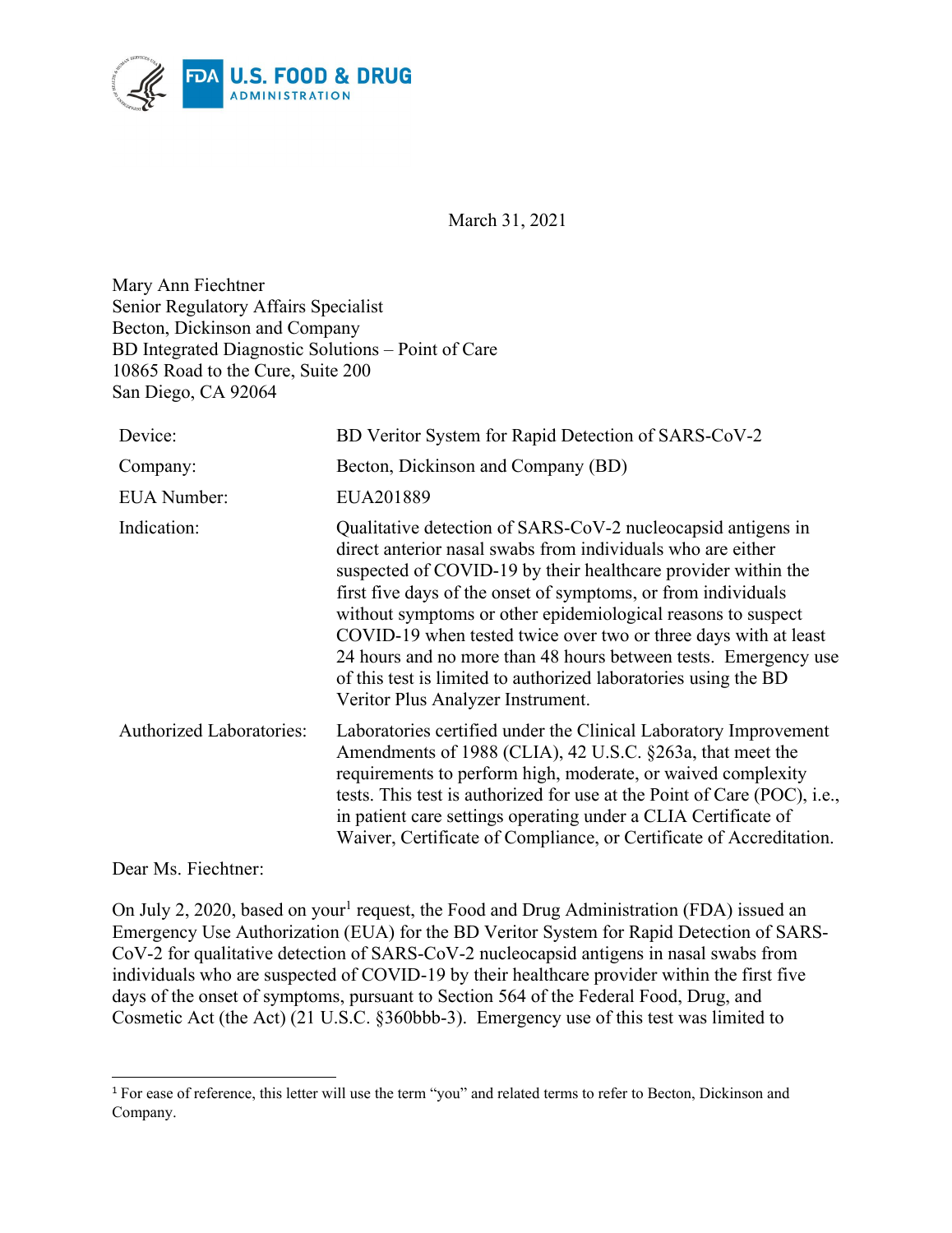authorized laboratories<sup>[2](#page-1-0)</sup> using the BD Veritor Plus Analyzer Instrument. FDA granted updates to the authorized labeling at your request on July 2[3](#page-1-1), 2020.<sup>3</sup> Subsequently, on January 13, 2021, FDA granted your request to reissue the EUA, with a minor technical correction to the letter granted on Febuary 22, 2021.<sup>[4](#page-1-2)[,5](#page-1-3)</sup>

On September 19, 2020, you requested to amend your EUA. Based on your request, and having concluded that revising the January 13, 2021, EUA is appropriate to protect the public health or safety under section  $564(g)(2)(C)$  of the Act (21 U.S.C. § 360bbb-3(g)(2)(C)), FDA is reissuing the January 13, 2021, letter in its entirety with the revisions incorporated.<sup>[6](#page-1-4)</sup> Pursuant to section 564 of the Act and the Scope of Authorization (Section II) and Conditions of Authorization (Section IV) of this reissued letter, your product<sup>[7](#page-1-5)</sup> is now authorized for use consistent with the indication described above.

On February 4, 2020, pursuant to Section  $564(b)(1)(C)$  of the Act, the Secretary of the Department of Health and Human Services (HHS) determined that there is a public health emergency that has a significant potential to affect national security or the health and security of United States citizens living abroad, and that involves the virus that causes COVID-19. Pursuant to Section 564 of the Act, and on the basis of such determination, the Secretary of HHS then declared that circumstances exist justifying the authorization of emergency use of in

<span id="page-1-0"></span><sup>&</sup>lt;sup>2</sup> The July 2, 2020, letter defined "Authorized Laboratories" as laboratories "certified under the Clinical Laboratory Improvement Amendments of 1988 (CLIA), 42 U.S.C. §263a, that meet the requirements to perform high, moderate, or waived complexity tests. This test was authorized for use at the Point of Care (POC), i.e., in patient care settings operating under a CLIA Certificate of Waiver, Certificate of Compliance, or Certificate of Accreditation."

<span id="page-1-1"></span><sup>&</sup>lt;sup>3</sup> On July 23, 2020, your request was granted to updated the authorized labeling to: (1) allow use of the Puritan nasal sampling swab as one of the Specimen sampling swabs that is provided as part of the test kit, and (2) add Positive Predictive Value and Negative Predictive Value information to the clinical performance table in the Instructions for Use.

<span id="page-1-2"></span><sup>4</sup> The revisions to the July 2, 2020, letter and authorized labeling included: (1) revisions to the intended use and authorized labeling documents to reflect language consistent with recent authorizations, (2) updates to the Instructions for Use to include instructions for batch testing clinical specimens and other general clarifications, (3) update the clinical performance section, (4) update the specimen stability recommendatios and analytical performance section with the results of the recently completed microbial interference, endogenous interfering substances, as outline in Condition of Authorization U. in the July 2, 2020, letter, (5) addition of new labeling including the "BD Veritor System for Rapid Detection of SARS-CoV-2 & Flu A+B – Proper Nasal Swab Sample Collection," and the "Analyze Now mode provides a batch testing option - BD Veritor System for Rapid Detection of SARS-CoV-2" instructions, and (6) updates to the Conditions of Authorization to use language consistent with recent authorizations.

<span id="page-1-3"></span><sup>5</sup> The technical correction to the January 13, 2021, letter granted on Febuary 22, 2021, corrected the description of the SARS-CoV-2 (–) Control Swab in the Scope of Authorization.

<span id="page-1-4"></span><sup>6</sup> The revisions to the January 13, 2021, letter and authorized labeling include: (1) revisions to the intended use and authorized labeling documents, including the Fact Sheet for Healthcare Providers and Fact Sheet for Patients to reflect current information known about serial testing as outlined in the March 16, 2021, FDA "*Supplemental Template for Developers of Molecular and Antigen Diagnostic COVID-19 Tests for Screening with Serial Testing*" [\(https://www.fda.gov/media/146695/download\)](https://www.fda.gov/media/146695/download), which includes testing of individuals without symptoms or other epidemiological reasons to suspect COVID-19, and (2) updates to the Conditions of Authorization to require a postauthorization clinical study to support the serial testing claim.

<span id="page-1-5"></span><sup>&</sup>lt;sup>7</sup> For ease of reference, this letter will use the term "your product" to refer to the BD Veritor System for Rapid Detection of SARS-CoV-2 used for the indication identified above.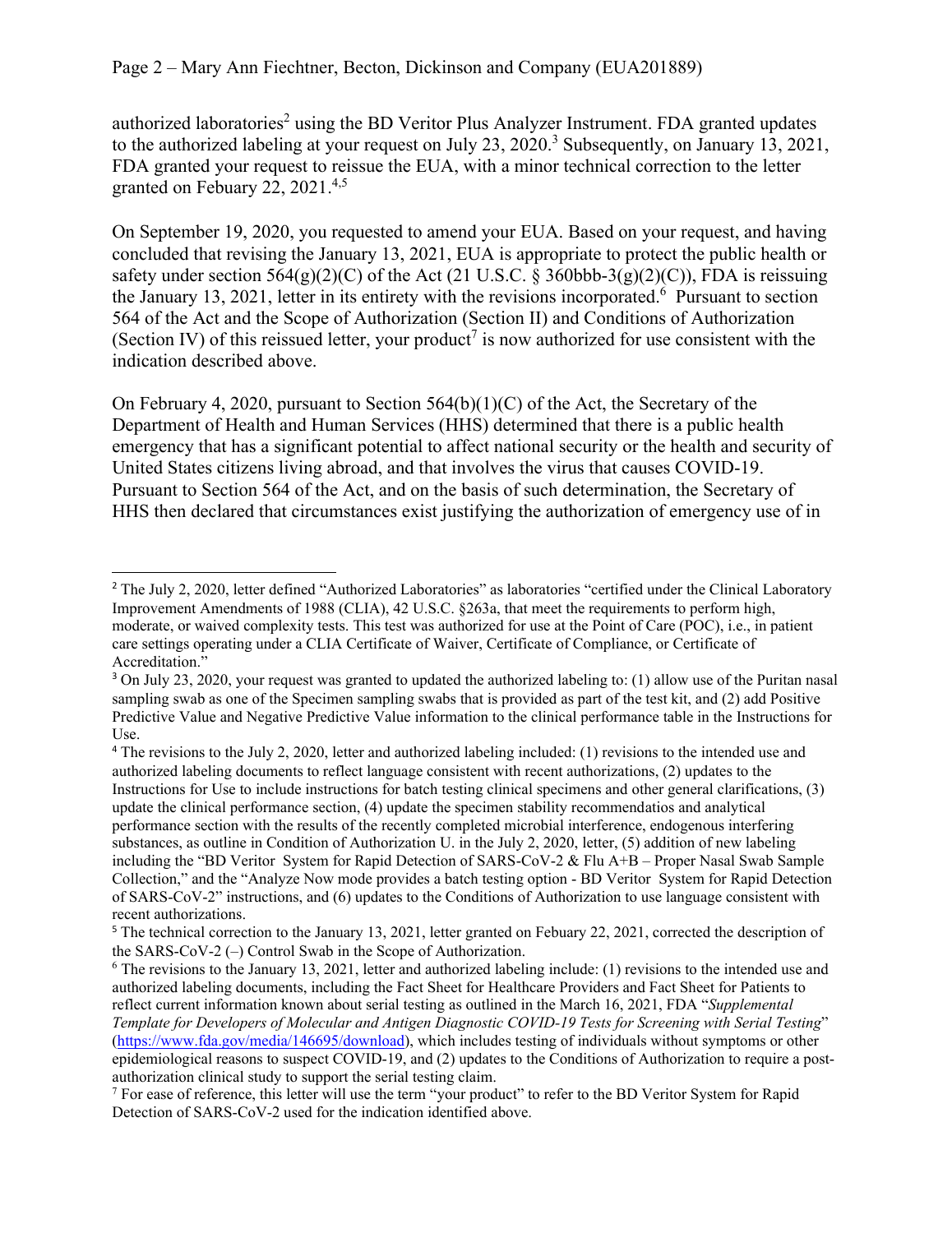vitro diagnostics for detection and/or diagnosis of the virus that causes COVID-19 subject to the terms of any authorization issued under Section  $564(a)$  of the Act.<sup>[8](#page-2-0)</sup>

FDA considered the totality of scientific information available in authorizing the emergency use of your product for the indication above. A summary of the performance information FDA relied upon is included in the Instructions for Use (identified below).

Having concluded that the criteria for issuance of this authorization under Section 564(c) of the Act are met, I am authorizing the emergency use of your product, described in the Scope of Authorization of this letter (Section II), subject to the terms of this authorization.

## **I. Criteria for Issuance of Authorization**

I have concluded that the emergency use of your product meets the criteria for issuance of an authorization under Section 564(c) of the Act, because I have concluded that:

- 1. The SARS-CoV-2 can cause a serious or life-threatening disease or condition, including severe respiratory illness, to humans infected by this virus;
- 2. Based on the totality of scientific evidence available to FDA, it is reasonable to believe that your product may be effective in diagnosing COVID-19, and that the known and potential benefits of your product when used for diagnosing COVID-19, outweigh the known and potential risks of your product; and
- 3. There is no adequate, approved, and available alternative to the emergency use of your product. [9](#page-2-1)

## **II. Scope of Authorization**

I have concluded, pursuant to Section  $564(d)(1)$  of the Act, that the scope of this authorization is limited to the indication above.

## **Authorized Product Details**

Your product is a chromatographic digital immunoassay that is used with the BD Veritor Plus Analyzer Instrument intended for the qualitative detection of SARS-CoV-2 nucleocapsid antigens in direct anterior nasal swabs from individuals who are either suspected of COVID-19 by their healthcare provider within the first five days of the onset of symptoms, or from individuals without symptoms or other epidemiological reasons to suspect COVID-19 when tested twice over two or three days with at least 24 hours and no more than 48 hours between tests. The SARS-CoV-2 nucleocapsid protein antigen is generally detectable in upper respiratory samples during the acute phase of infection. Positive results indicate the presence of SARS-CoV-2 nucleocapsid protein antigen, but clinical correlation with patient history and other diagnostic

<span id="page-2-0"></span><sup>8</sup> U.S. Department of Health and Human Services, *Determination of a Public Health Emergency and Declaration that Circumstances Exist Justifying Authorizations Pursuant to Section 564(b) of the Federal Food, Drug, and Cosmetic Act, 21 U.S.C.* § *360bbb-3*. 85 FR 7316 (February 7, 2020).

<span id="page-2-1"></span><sup>9</sup> No other criteria of issuance have been prescribed by regulation under Section 564(c)(4) of the Act.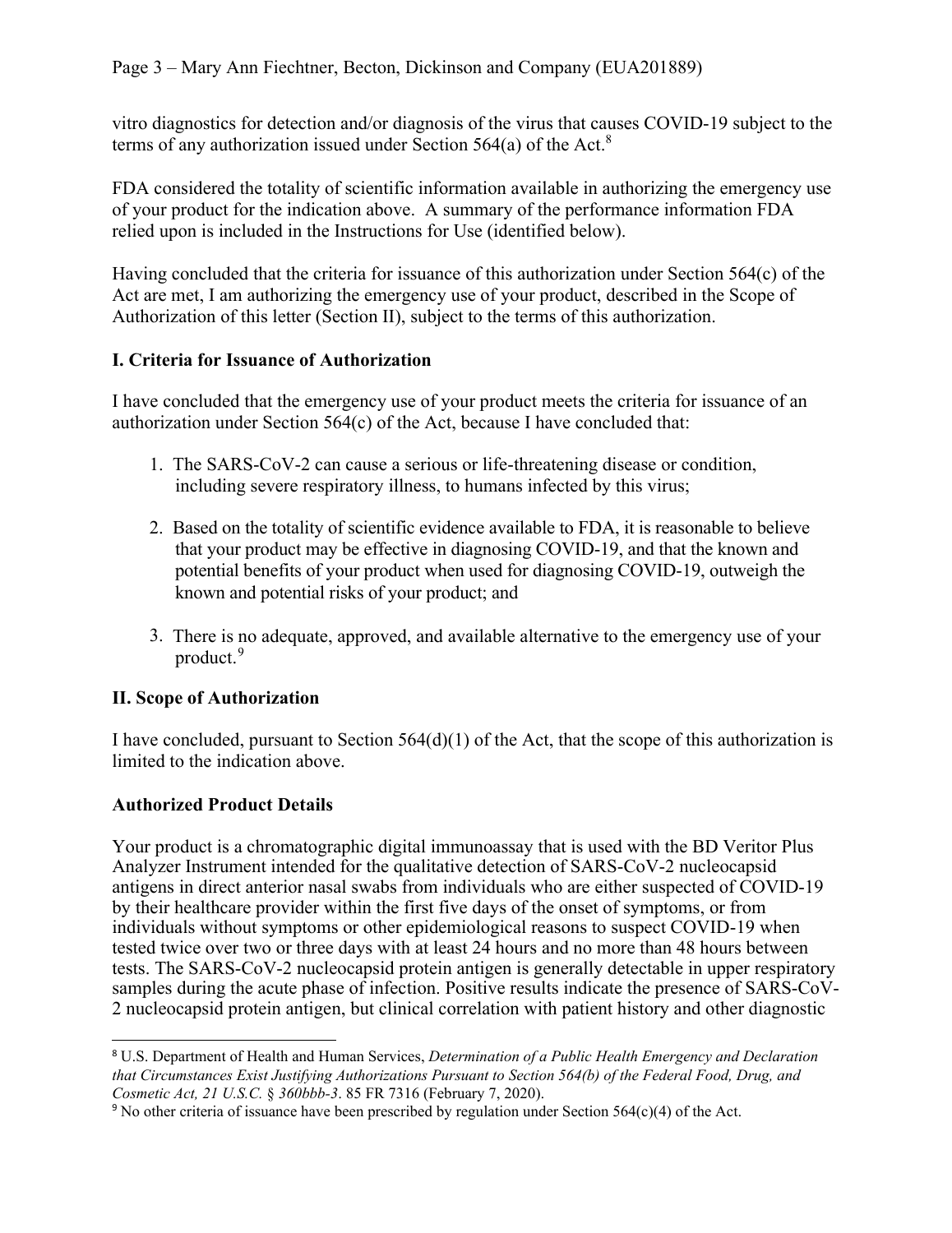information is necessary to determine infection status. Positive results do not rule out bacterial infection or co-infection with other viruses. Negative results should be treated as presumptive, do not rule out SARS-CoV-2 infection and should not be used as the sole basis for treatment or patient management decisions, including infection control decisions. Negative results should be considered in the context of a patient's recent exposures, history and the presence of clinical signs and symptoms consistent with COVID-19, and confirmed with a molecular assay, if necessary, for patient management. For serial testing programs, additional confirmatory testing with a molecular test for negative results may be necessary, if there is a high likelihood of COVID-19, such as an individual with a close contact with COVID-19 or with suspected exposure to COVID-19 or in communities with high prevalence of infection. Additional confirmatory testing with a molecular test for positive results may also be necessary, if there is a low likelihood of COVID-19, such as in individuals without known exposure to COVID-19 or residing in communities with low prevalence of infection.

Testing of anterior nasal swab specimens using your product run on the BD Veritor Plus Analyzer Instrument as outlined in the "BD Veritor System for Rapid Detection of SARS-CoV-2" Instructions for Use, is limited to laboratories certified under CLIA that meet the requirements to perform high, moderate, or waived complexity tests. This test is authorized for use at the Point of Care (POC), i.e., in patient care settings operating under a CLIA Certificate of Waiver, Certificate of Compliance, or Certificate of Accreditation.

To use your product, the anterior nasal swab specimen is directly placed in the extraction reagent tube, during which time virus particles present in the specimen are disrupted, exposing internal viral nucleoproteins. After processing the swab in the extraction reagent, the specimen is added to the BD Veritor System test device. SARS-CoV-2 antigens present in the specimen then bind to antibodies conjugated to detector particles in the test strip. The antigen-conjugate complexes migrate across the test strip to the reaction area and are captured by a line of antibodies bound on the membrane. Test results of the BD Veritor System test device are read using the BD Veritor Plus Analyzer Instrument, or other authorized instrument, when the 15-minute assay development time is complete. A positive result is determined by the BD Veritor Plus Analyzer when antigen-conjugate is deposited at the Test "T" position and the Control "C" position on the assay device.

The BD Veritor System for Rapid Detection of SARS-CoV-2 test includes the following materials or other authorized materials: BD Veritor System Test Devices, Extraction Reagent, Specimen sampling swabs, SARS-CoV-2 (+) Control Swab, and SARS-CoV-2 (–) Control Swab.

Your product requires the following control materials, or other authorized control materials (as may be requested under Condition K. below), that are processed in the same way as the specimens and are run as outlined in the Instructions for Use:

- SARS-CoV-2  $(+)$  Control Swab swab is coated with non-infectious recombinant SARS antigens. The positive control is used to monitor for failures of test cassette reagents and reaction conditions.
- SARS-CoV-2  $(-)$  Control Swab swab is dried with buffer solution and preservative in the same formulation as the positive control without the signal protein.

Your product also requires the use of additional authorized materials and authorized ancillary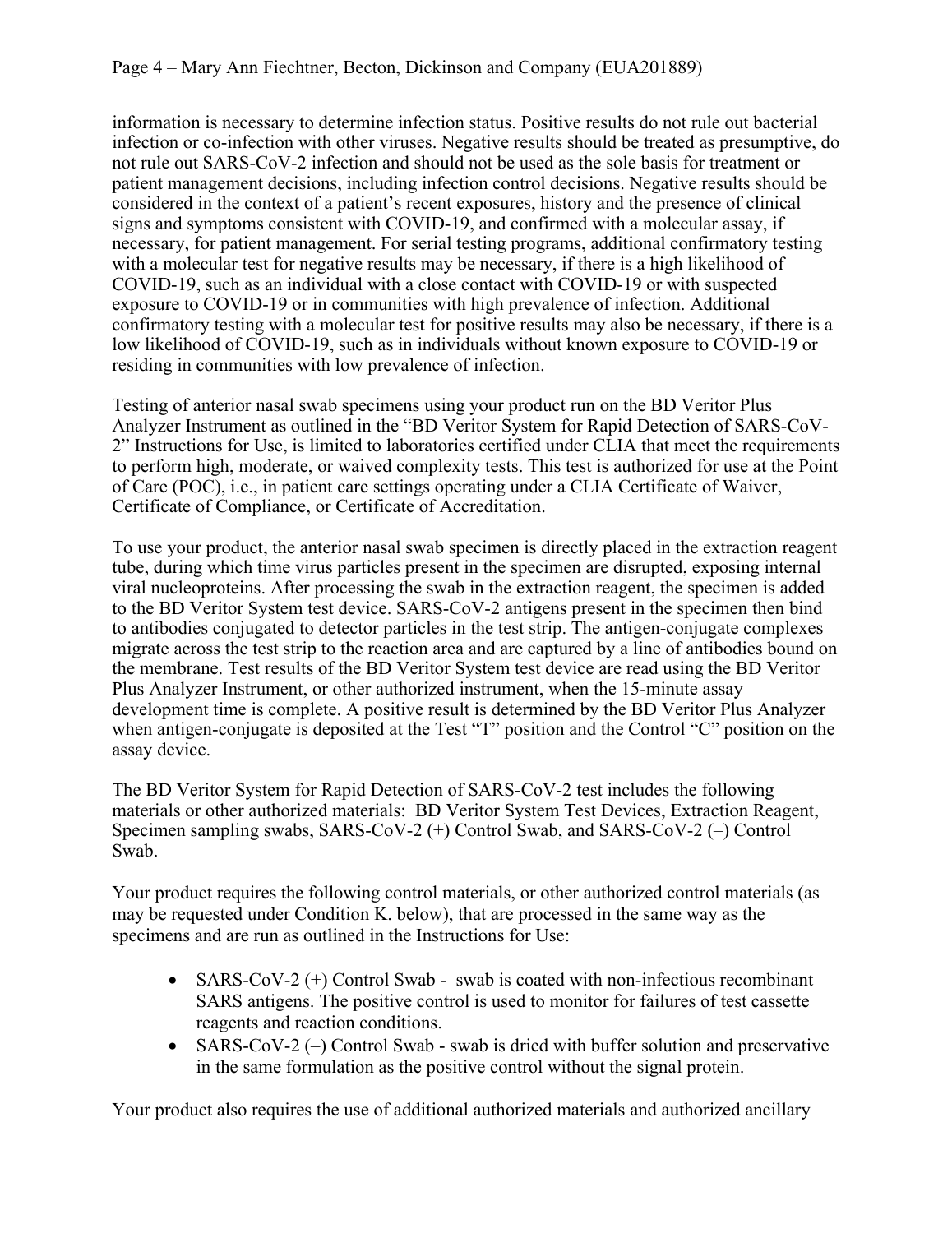reagents that are not included with your product and are described in the Instructions for Use.

The labeling entitled "BD Veritor System for Rapid Detection of SARS-CoV-2" Instructions for Use, the "Quick Reference Instructions for BD Veritor SARS-CoV-2 - Use of BD Veritor System for Rapid Detection of SARS-CoV-2 with the BD Veritor Plus Analyzer," the "BD Veritor System for Rapid Detection of SARS-CoV-2 & Flu A+B – Proper Nasal Swab Sample Collection," the "Analyze Now mode provides a batch testing option - BD Veritor System for Rapid Detection of SARS-CoV-2" instructions (available at [https://www.fda.gov/medical](https://www.fda.gov/medical-devices/coronavirus-disease-2019-covid-19-emergency-use-authorizations-medical-devices/vitro-diagnostics-euas)[devices/coronavirus-disease-2019-covid-19-emergency-use-authorizations-medical](https://www.fda.gov/medical-devices/coronavirus-disease-2019-covid-19-emergency-use-authorizations-medical-devices/vitro-diagnostics-euas)[devices/vitro-diagnostics-euas](https://www.fda.gov/medical-devices/coronavirus-disease-2019-covid-19-emergency-use-authorizations-medical-devices/vitro-diagnostics-euas)), and the following fact sheets pertaining to the emergency use, are required to be made available as set forth in the Conditions of Authorization (Section IV), and are collectively referred to as "authorized labeling":

- ·Fact Sheet for Healthcare Providers: BD Veritor System for Rapid Detection of SARS-CoV-2 - BD
- Fact Sheet for Patients: BD Veritor System for Rapid Detection of SARS-CoV-2 BD

The above described product, when accompanied by the authorized labeling provided as set forth in the Conditions of Authorization (Section IV), is authorized to be distributed to and used by authorized laboratories under this EUA, despite the fact that it does not meet certain requirements otherwise required by applicable federal law.

I have concluded, pursuant to Section  $564(d)(2)$  of the Act, that it is reasonable to believe that the known and potential benefits of your product, when used consistent with the Scope of Authorization of this letter (Section II), outweigh the known and potential risks of your product.

I have concluded, pursuant to Section 564(d)(3) of the Act, based on the totality of scientific evidence available to FDA, that it is reasonable to believe that your product may be effective in diagnosing COVID-19, when used consistent with the Scope of Authorization of this letter (Section II), pursuant to Section  $564(c)(2)(A)$  of the Act.

FDA has reviewed the scientific information available to FDA, including the information supporting the conclusions described in Section I above, and concludes that your product (as described in the Scope of Authorization of this letter (Section II)) meets the criteria set forth in Section 564(c) of the Act concerning safety and potential effectiveness.

The emergency use of your product under this EUA must be consistent with, and may not exceed, the terms of this letter, including the Scope of Authorization (Section II) and the Conditions of Authorization (Section IV). Subject to the terms of this EUA and under the circumstances set forth in the Secretary of HHS's determination under Section 564(b)(1)(C) of the Act described above and the Secretary of HHS's corresponding declaration under Section 564(b)(1) of the Act, your product is authorized for the indication above.

# **III. Waiver of Certain Requirements**

I am waiving the following requirements for your product during the duration of this EUA: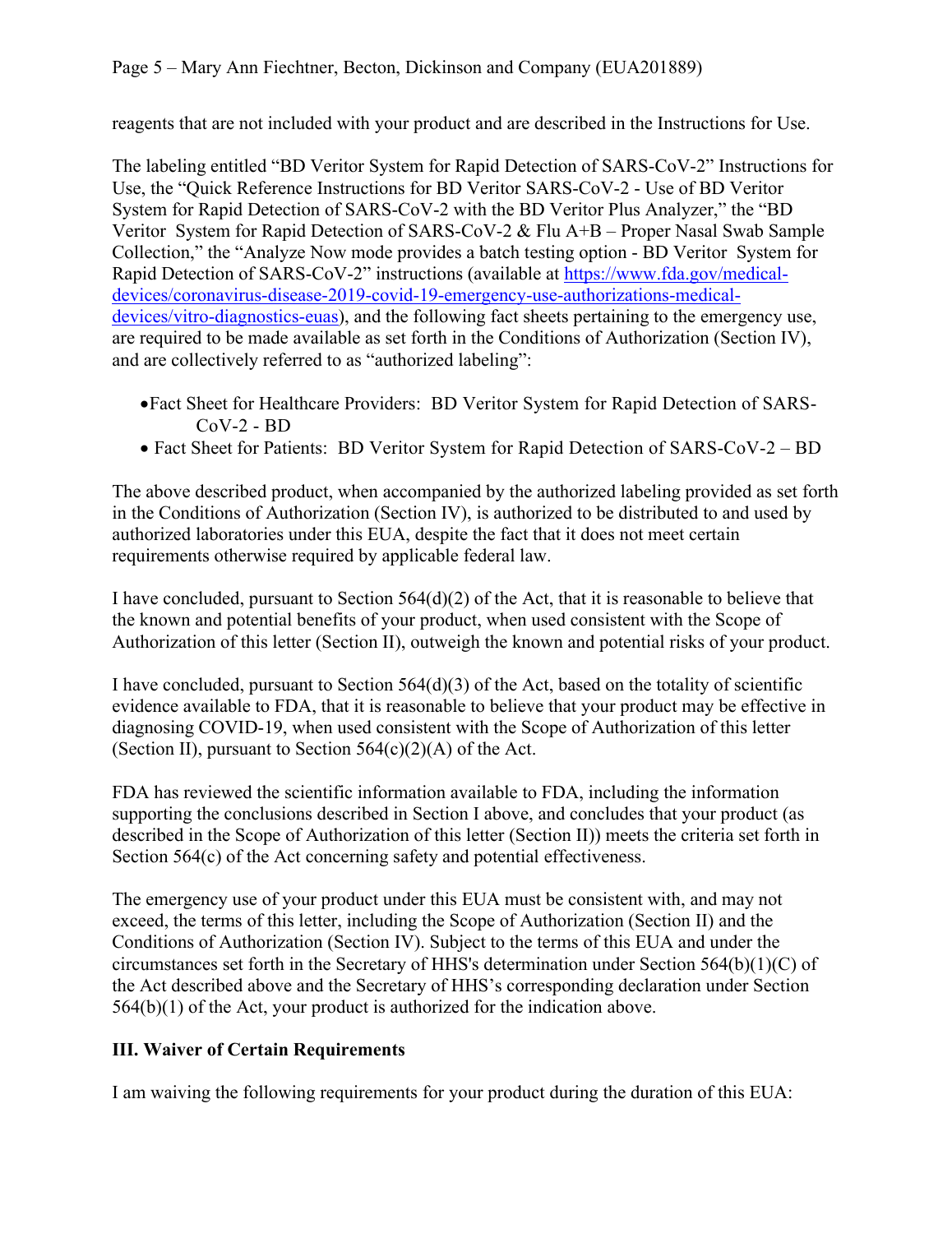• Current good manufacturing practice requirements, including the quality system requirements under 21 CFR Part 820 with respect to the design, manufacture, packaging, labeling, storage, and distribution of your product, but excluding Subpart H (Acceptance Activities, 21 CFR 820.80 and 21 CFR 820.86), Subpart I (Nonconforming Product, 21 CFR 820.90), and Subpart O (Statistical Techniques, 21 CFR 820.250).

### **IV. Conditions of Authorization**

Pursuant to Section  $564(e)$  of the Act, I am establishing the following conditions on this authorization:

#### **Becton, Dickinson and Company (You) and Authorized Distributor(s)[10](#page-5-0)**

- A. Your product must comply with the following labeling requirements under FDA regulations: the intended use statement  $(21 \text{ CFR } 809.10(a)(2), (b)(2))$ ; adequate directions for use (21 U.S.C. 352(f)), (21 CFR 809.10(b)(5), (7), and (8)); appropriate limitations on the use of the device including information required under 21 CFR  $809.10(a)(4)$ ; and any available information regarding performance of the device, including requirements under 21 CFR 809.10(b)(12).
- B. You and authorized distributor(s) must make your product available with the authorized labeling to authorized laboratories.
- C. You and authorized distributor(s) must make available on your website(s) the authorized labeling.
- D. You and authorized distributor(s) will include a physical copy of the authorized "BD Veritor System for Rapid Detection of SARS-CoV-2" Instructions for Use, the "Quick Reference Instructions for BD Veritor SARS-CoV-2 - Use of BD Veritor System for Rapid Detection of SARS-CoV-2 with the BD Veritor Plus Analyzer," and the "BD Veritor System for Rapid Detection of SARS-CoV-2 & Flu A+B – Proper Nasal Swab Sample Collection," with each shipped product to authorized laboratories. You and authorized distributor(s) will make the "Analyze Now mode provides a batch testing option - BD Veritor System for Rapid Detection of SARS-CoV-2" instructions electronically available.
- E. You and authorized distributor(s) must inform authorized laboratories and relevant public health authorities of this EUA, including the terms and conditions herein, and any updates made to your product and authorized labeling.

<span id="page-5-0"></span><sup>&</sup>lt;sup>10</sup> "Authorized Distributor(s)" are identified by you, Becton, Dickinson and Company, in your EUA submission as an entity allowed to distribute your product.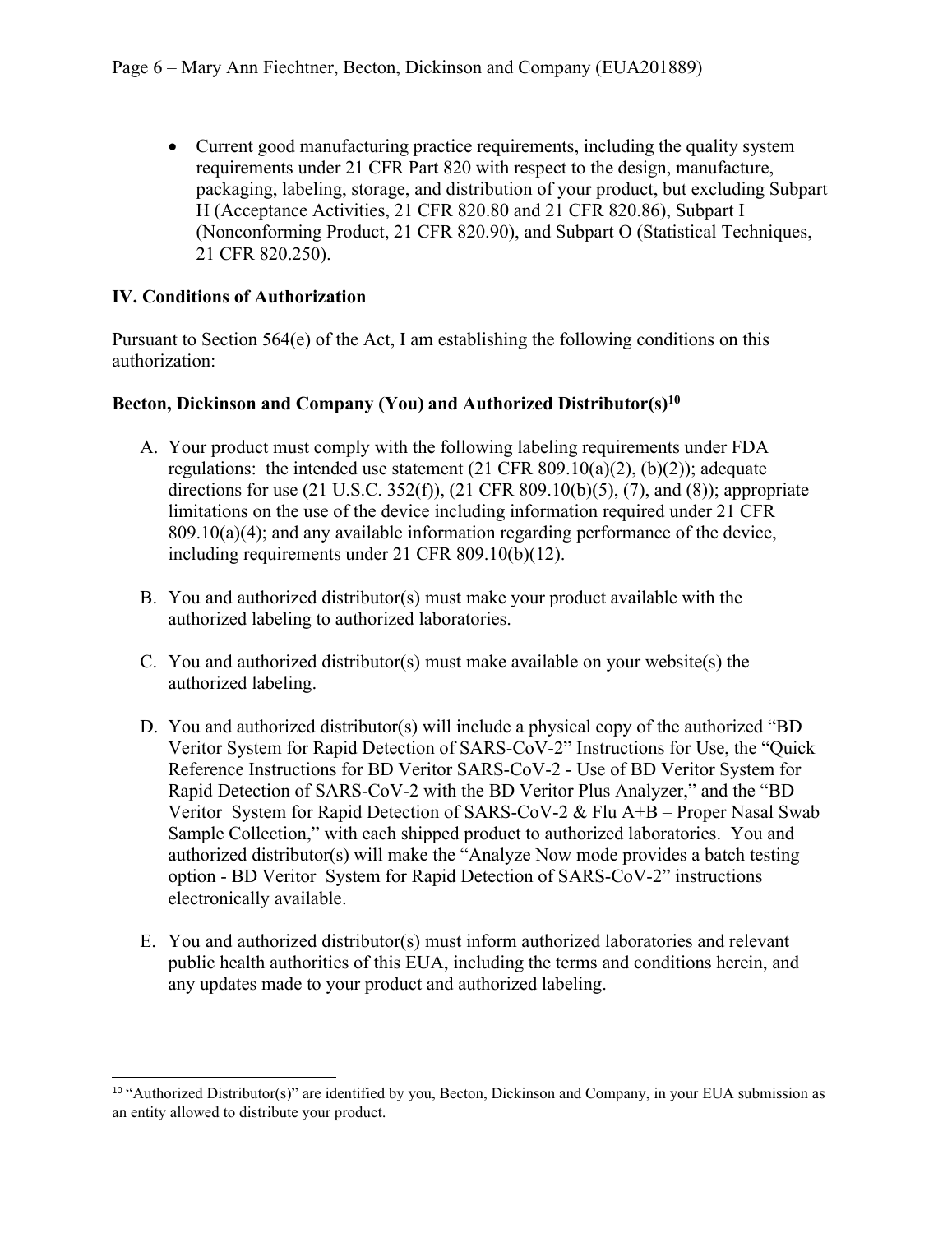- F. Through a process of inventory control, you and authorized distributor(s) must maintain records of the authorized laboratories to which they distribute the test and number of tests they distribute.
- G. You and authorized distributor(s) must collect information on the performance of your product. You must report to FDA any suspected occurrence of false positive or false negative results and significant deviations from the established performance characteristics of the product of which you become aware.
- H. You and authorized distributor(s) are authorized to make available additional information relating to the emergency use of your product that is consistent with, and does not exceed, the terms of this letter of authorization.

#### **Becton, Dickinson and Company (You)**

- I. You must notify FDA of any authorized distributor(s) of your product, including the name, address, and phone number of any authorized distributor(s).
- J. You must provide authorized distributor(s) with a copy of this EUA and communicate to authorized distributor(s) any subsequent amendments that might be made to this EUA and its authorized accompanying materials (e.g., Fact Sheets).
- K. You may request changes to this EUA for your product, including to the Scope of Authorization (Section II in this letter) or to the authorized labeling, including requests to make available additional authorized labeling specific to an authorized distributor. Such additional labeling may use another name for the product but otherwise must be consistent with the authorized labeling, and shall not exceed the terms of authorization of this letter. Any request for changes to this EUA should be submitted to the Division of Microbiology (DMD)/Office of Health Technology 7 (OHT7)-Office of In Vitro Diagnostics and Radiological Health (OIR)/Office of Product Evaluation and Quality (OPEQ)/Center for Devices and Radiological Health (CDRH) and require appropriate authorization from FDA prior to implementation.
- L. You must comply with the following requirements under FDA regulations: Subpart H (Acceptance Activities, 21 CFR 820.80 and 21 CFR 820.86), Subpart I (Nonconforming Product, 21 CFR 820.90), and Subpart O (Statistical Techniques, 21 CFR 820.250).
- M. You must have lot release procedures and the lot release procedures, including the study design and statistical power, must ensure that the tests released for distribution have the clinical and analytical performance claimed in the authorized labeling.
- N. If requested by FDA, you must submit lot release procedures to FDA, including sampling protocols, testing protocols, and acceptance criteria, that you use to release lots of your product for distribution in the U.S. If such lot release procedures are requested by FDA, you must provide it within 48 hours of the request.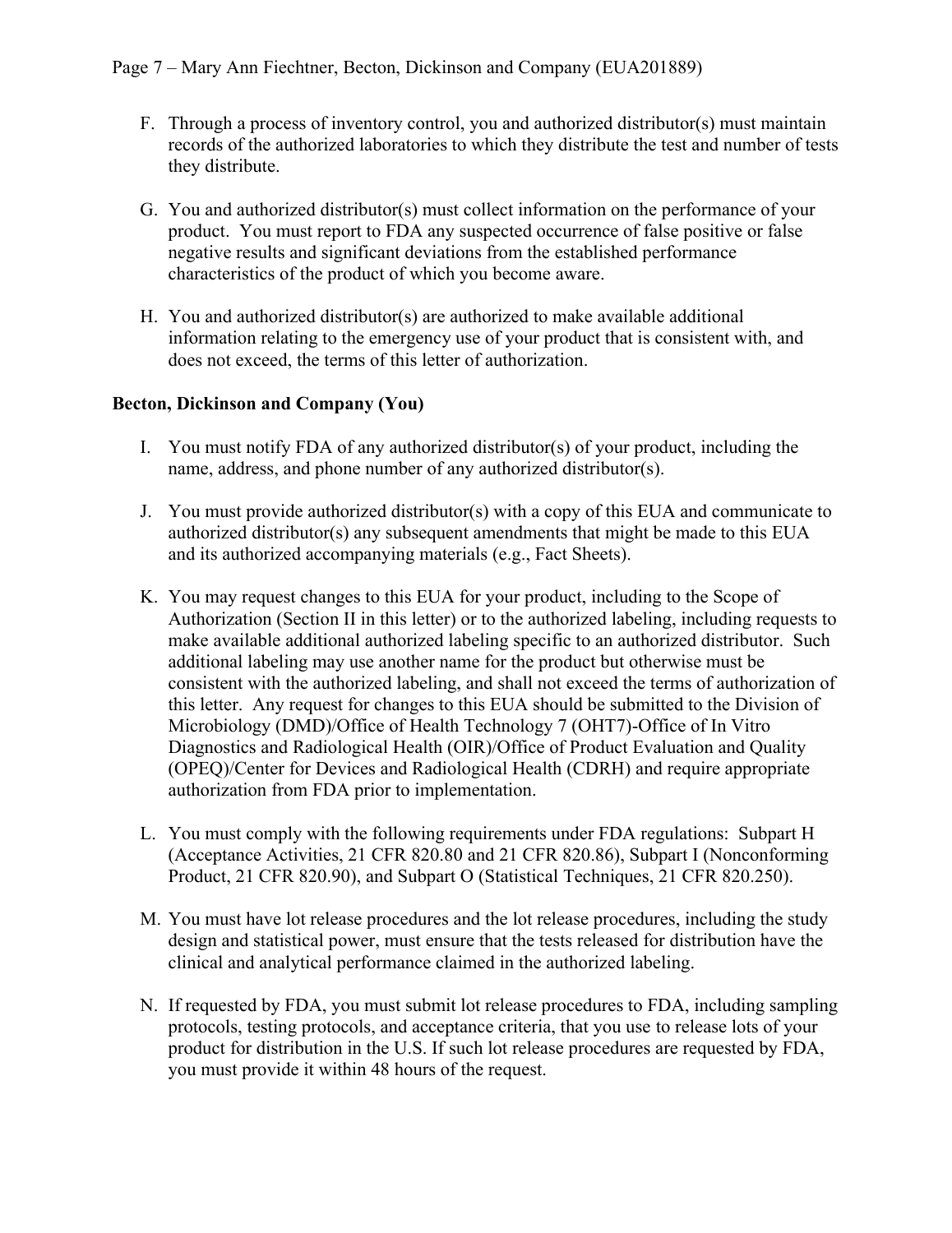- O. You must evaluate the analytical limit of detection and assess traceability<sup>[11](#page-7-0)</sup> of your product with any FDA-recommended reference material(s). After submission to and concurrence with the data by FDA, you must update your product labeling to reflect the additional testing. Such labeling updates will be made in consultation with, and require concurrence of, DMD/OHT7-OIR/OPEQ/CDRH.
- P. You must complete the agreed upon real-time stability study for your product and notify DMD/OHT7-OIR/OPEQ/CDRH of the testing results at 30 calendar day intervals until completion of the study. After submission to and concurrence with the data by FDA, you must update your product labeling to reflect the additional testing. Such labeling updates will be made in consultation with, and require concurrence of, DMD/OHT7- OIR/OPEQ/CDRH.
- Q. You must evaluate the clinical performance of your product to support the serial screening claim in an FDA agreed upon post authorization clinical evaluation study within 6 months of the date of this letter (unless otherwise agreed to with DMD/OHT7- OIR/OPEQ/CDRH). After submission to and concurrence with the data by FDA, you must update the authorized labeling to reflect the additional testing. Such labeling updates will be made in consultation with, and require concurrence of, DMD/OHT7- OIR/OPEQ/CDRH.
- R. You must have a process in place track adverse events, including any occurrence of false results and report to FDA in accordance with 21 CFR Part 803.

## **Authorized Laboratories**

- S. Authorized laboratories using your product must include with test result reports, all authorized Fact Sheets. Under exigent circumstances, other appropriate methods for disseminating these Fact Sheets may be used, which may include mass media.
- T. Authorized laboratories using your product must use your product as outlined in the authorized labeling. Deviations from the authorized procedures, including the authorized instruments, authorized extraction methods, authorized clinical specimen types, authorized control materials, authorized other ancillary reagents and authorized materials required to use your product are not permitted.
- U. Authorized laboratories that receive your product must notify the relevant public health authorities of their intent to run your product prior to initiating testing.
- V. Authorized laboratories using your product must have a process in place for reporting test results to healthcare providers and relevant public health authorities, as appropriate.
- W. Authorized laboratories must collect information on the performance of your product and report to DMD/OHT7-OIR/OPEQ/CDRH (via email: [CDRH-EUA-](mailto:CDRH-EUA-Reporting@fda.hhs.gov)[Reporting@fda.hhs.gov](mailto:CDRH-EUA-Reporting@fda.hhs.gov)) and you (BD Customer Support Services at 800.638.8663 - in

<span id="page-7-0"></span><sup>&</sup>lt;sup>11</sup> Traceability refers to tracing analytical sensitivity/reactivity back to an FDA-recommended reference material.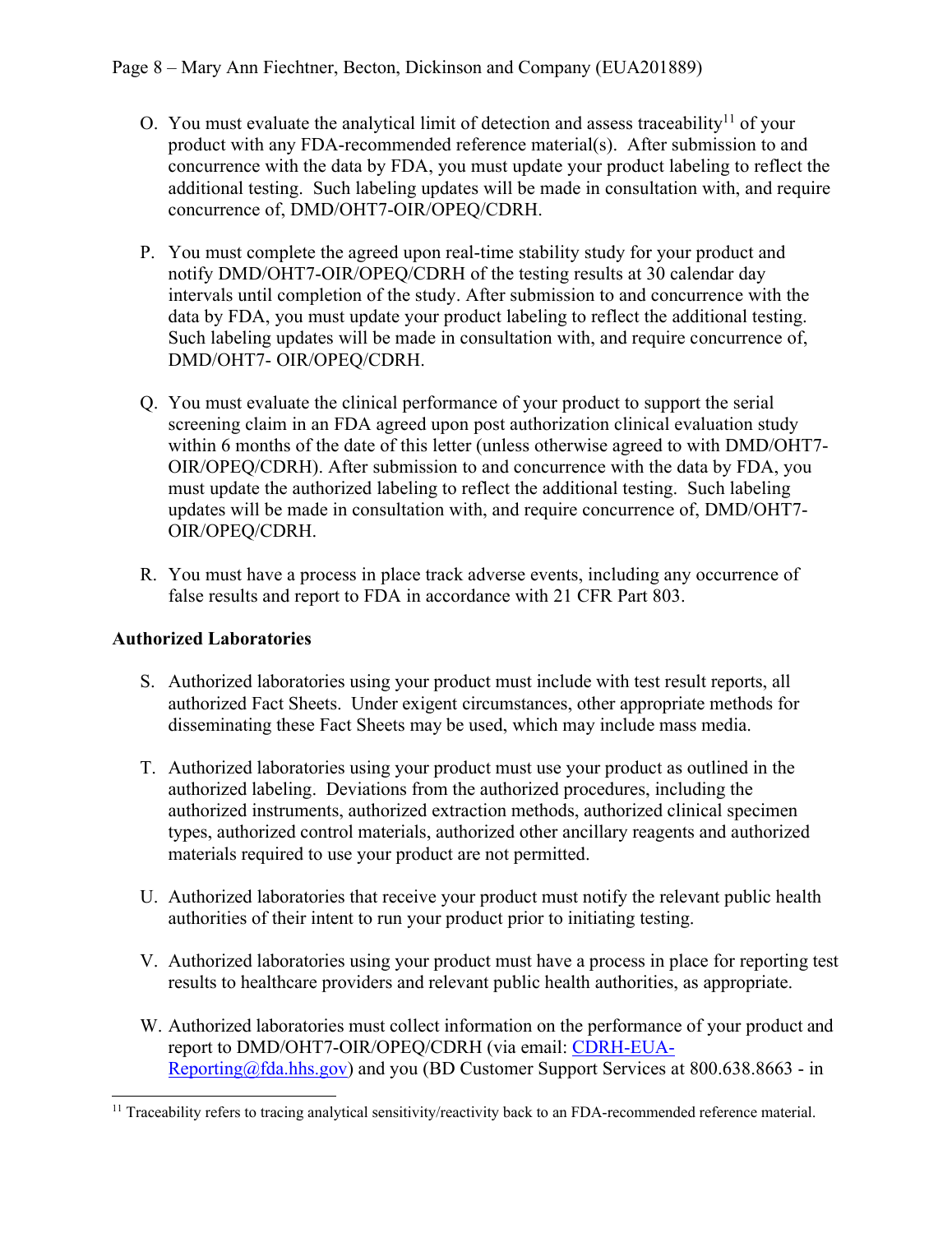the U.S.) any suspected occurrence of false positive or false negative results and significant deviations from the established performance characteristics of your product of which they become aware.

X. All operators using your product must be appropriately trained in performing and interpreting the results of your product, use appropriate personal protective equipment when handling this kit, and use your product in accordance with the authorized labeling.

#### **Becton, Dickinson and Company (You), Authorized Distributor(s) and Authorized Laboratories**

Y. You, authorized distributor(s), and authorized laboratories using your product must ensure that any records associated with this EUA are maintained until otherwise notified by FDA. Such records will be made available to FDA for inspection upon request.

#### **Conditions Related to Printed Materials, Advertising and Promotion**

- Z. All descriptive printed matter, advertising, and promotional materials relating to the use of your product shall be consistent with the authorized labeling, as well as the terms set forth in this EUA and meet the requirements set forth in section  $502(a)$ ,  $(q)(1)$ , and  $(r)$  of the Act and FDA regulations.
- AA. No descriptive printed matter, advertising, or promotional materials relating to the use of your product may represent or suggest that this test is safe or effective for the detection of SARS-CoV-2.
- BB. All descriptive printed matter, advertising, and promotional materials relating to the use of your product shall clearly and conspicuously state that:
	- This product has not been FDA cleared or approved; but has been authorized by FDA under an EUA for use by authorized laboratories;
	- · This product has been authorized only for the detection of proteins from SARS-CoV-2, not for any other viruses or pathogens; and,
	- This product is only authorized for the duration of the declaration that circumstances exist justifying the authorization of emergency use of in vitro diagnostics for detection and/or diagnosis of COVID-19 under Section 564(b)(1) of the Federal Food, Drug and Cosmetic Act, 21 U.S.C. § 360bbb-3(b)(1), unless the declaration is terminated or authorization is revoked sooner.

The emergency use of your product as described in this letter of authorization must comply with the conditions and all other terms of this authorization.

#### **V. Duration of Authorization**